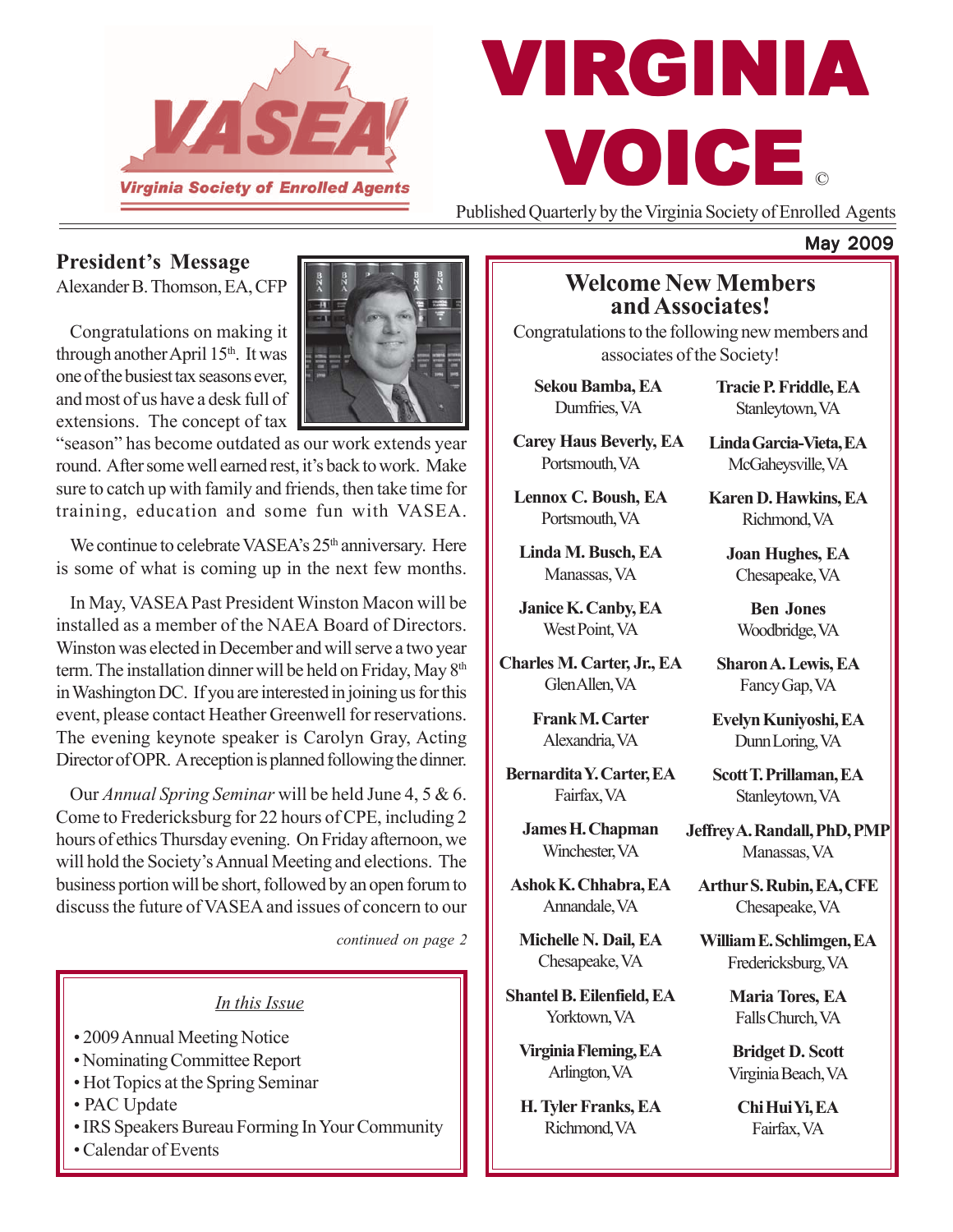#### *Presidents Message - continued from page 1*

members. At 5:30 we will host a reception and Awards Banquet where we will recognize members with 5, 10, 15, 20, and 25 year awards. Please join us for dinner, a guest speaker, the installation of our officers for 2009-2010, and an evening of fun and fellowship.

Having updated our Strategic Plan, the members of your Board and Committees are hard at work in support of the goals in the plan.

VASEA continues its tradition of offering exceptional educational opportunities with the *NCPE Corporations & Partnerships Seminar* in August and *SEE Review Course* in October in Herndon; and the *NCPE Individual Income Tax Workshop* sessions in Roanoke (Nov 3-4), Norfolk (Nov 11-12) and Herndon (Nov 18-19). Our IRS/VA Department of Taxation *Current Issues Seminar* will be held October 29<sup>th</sup>, and has been moved to Richmond this year. The Education Committee, chaired by Ken Whitley will meet in June to refine our programs and speakers for the coming year.

Our Membership Committee, chaired by Alisa Lam, has been hard at work with our chapters to make sure all new members are warmly welcomed and invited to chapter meetings. VASEA ranks 5<sup>th</sup> in size of NAEA chapters (we have about 30 members less than Texas and 14 more than Massachusetts). While where we rank in size is not the point, making sure we reach out to existing and new EA's is important. Recruiting new members, promoting our chapters and programs is a responsibility we all share. VASEA and our chapters provide excellent educational sessions, networking opportunities and a professional support

structure. Be proud of VASEA and encourage our professional colleagues to join.

Our Public Awareness Committee chaired by Rebecca Donehew, and Government Relations Committee chaired by Steve Rue, will continue their work to increase recognition of EA's and improve our relationships with the public, other practitioners, financial professionals and taxing authorities.

Managing the "nuts & bolts" of VASEA falls to our Budget Committee, chaired by Vice President Rosemary McMahon, our Treasurer, Barbara Taylor and hard working Administrator Heather Greenwell. If funds were unlimited, the job would be easy. But with limited funds, we face hard choices in pursuit of the goals set by our members. To that end, we are working to deliver services in more efficient ways. In the near future look for upgrades of our website to accommodate event registration, membership updates and a member's only page.

VASEA has come a long way in 25 years*.* And the next 25 can be even better. Let's work together to increase our membership, and get more involved at every level. Step up and serve on a chapter committee, state committee or take a leadership position*.* As Sir Winston Churchill said *"We make a living by what we get, we make a life by what we give."*

I hope to see you in Fredericksburg in June, and that you have a happy, healthy and prosperous Spring.

Warm regards,

(*Pictured Left to Right*) VASEA members Cynthia Jeanguenat, EA and Al Thomson, EA appeared with IRS representatives Barbara Fiebich & Nancy Como, and Tax Talk Host Les Witmer on Tax Talk Today on March 10<sup>th</sup>. The subject of the one hour program was "Surviving the IRS Audit."

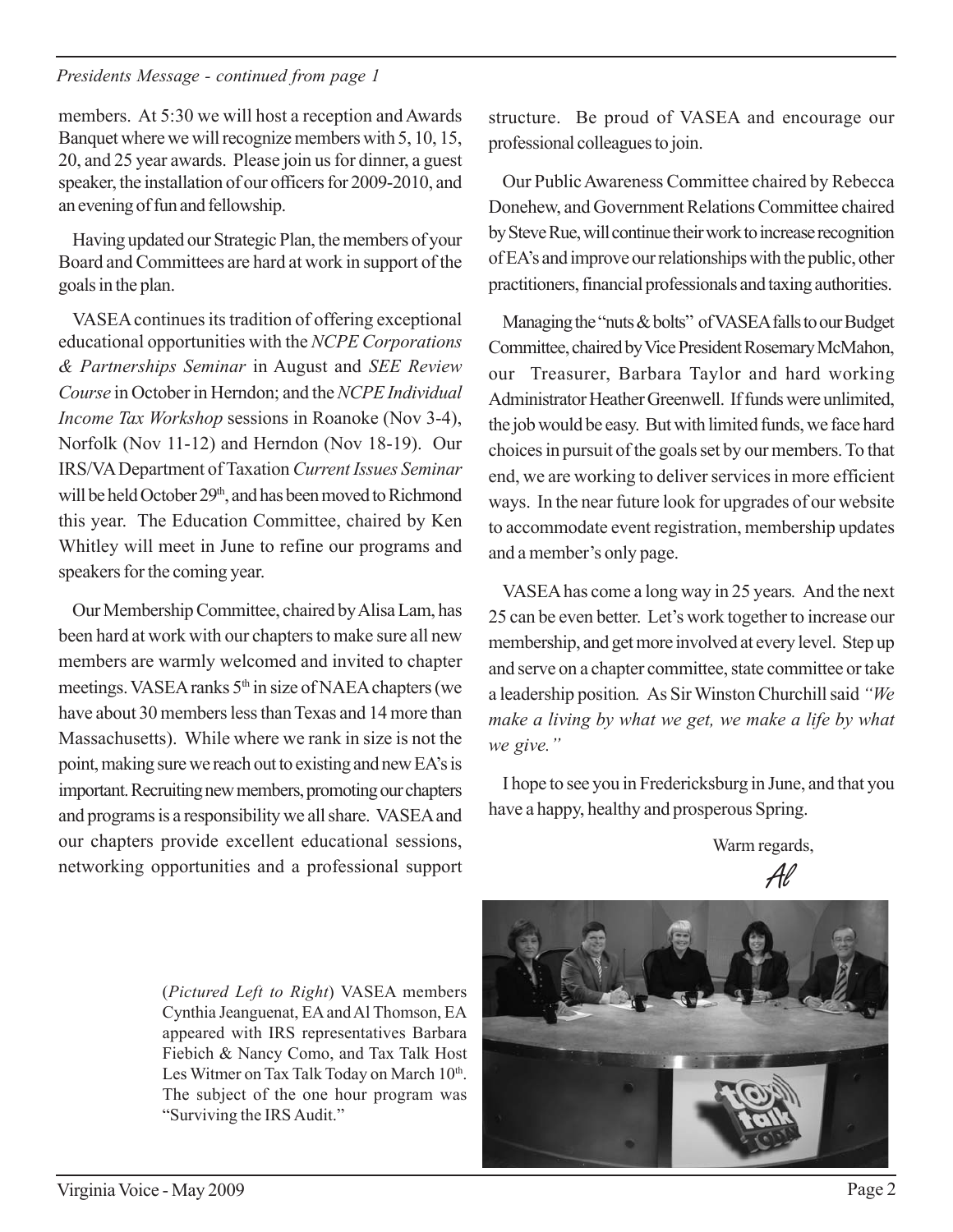# **Notice of Annual Meeting**

ection 6.02 of the Bylaws of the Virginia Society of Enrolled Agents requires the Secretary to issue a "Notice of<br>Annual Meeting" at least thirty days prior to the meeting date. The 2009 Annual Meeting will be held on Frid Annual Meeting" at least thirty days prior to the meeting date. The 2009 Annual Meeting will be held on Friday, June 5, 2009 at 3:15 p.m. at the Fredericksburg Hospitality House, 2801 Plank Road, Fredericksburg, Virginia, in conjunction with the Annual Spring Seminar. The Spring Seminar will begin on Thursday, June 4th and will conclude on Saturday, June 6<sup>th</sup>. For more information on the Spring Seminar, contact the VASEA office at 1-800-344-8732 or visit the VASEA website at www.vasea.org.

## **Annual Meeting Agenda**

Friday, June 5, 2009 3:15pm

Call to Order

Minutes Review Committee Report

Announce Appointment: Minutes Review Committee Chair 2009 Minutes

Minutes Review Committee

Old Business

New Business

Nominating Committee Report

Election of Officers and Board members

Adjournment

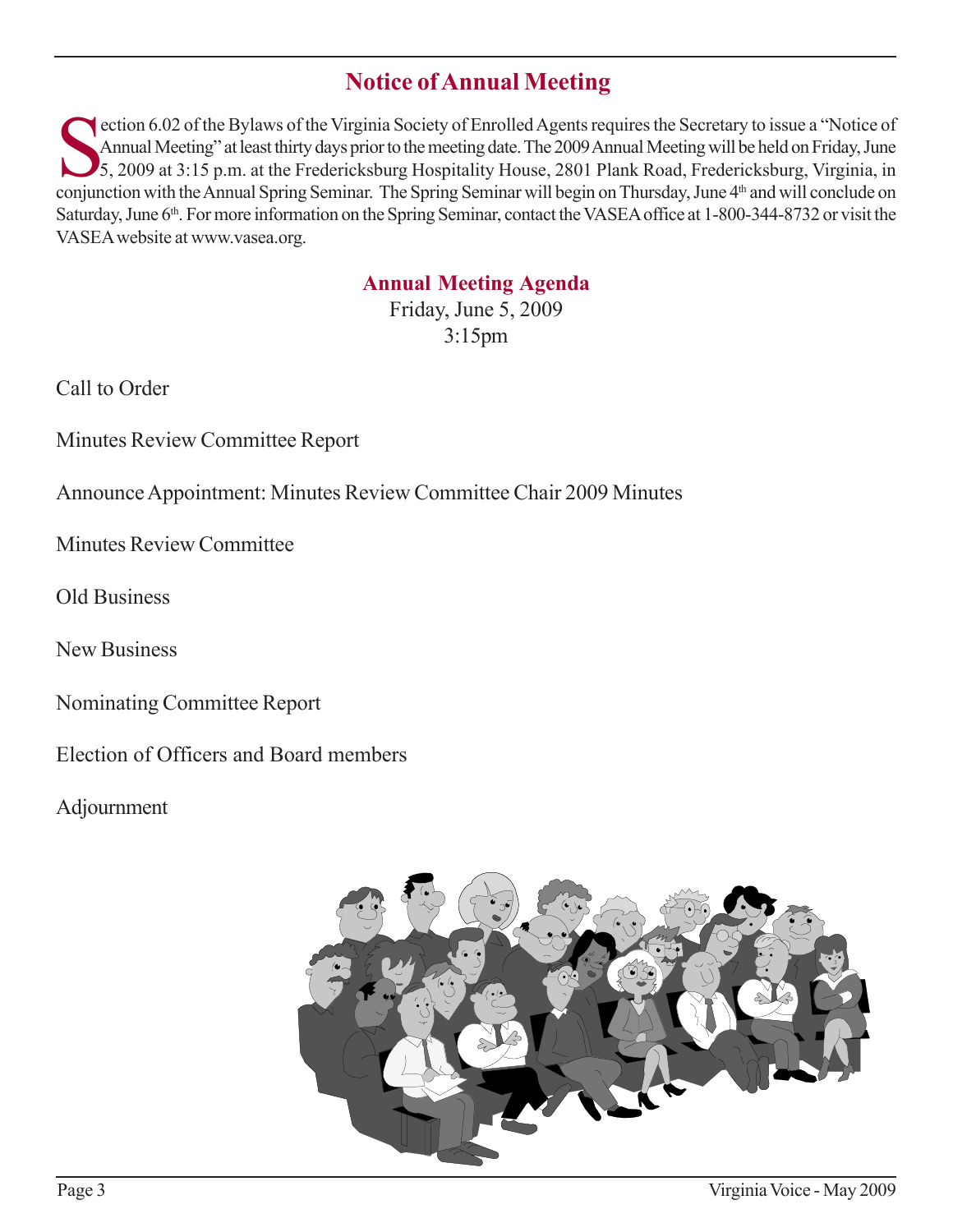## **2009 Nominating Committee Report**

April 23, 2009

The Nominating Committee is pleased to present the following slate of nominees for election at the Friday, June 5, 2009 Annual Business Meeting at the Fredericksburg Hospitality House, 2801 Plank Road, Fredericksburg, Virginia.

| <b>Vice President</b>                     | Rosemary C. Mc Mahon, EA CPA |
|-------------------------------------------|------------------------------|
| <b>Secretary</b>                          | Kenneth W. Whitley, Sr., EA  |
| <b>Treasurer</b>                          | Barbara E. Taylor, EA        |
| Directors - 2 Year Term Diane Beverly, EA |                              |
|                                           | Steve Rue, EA                |
|                                           | James E. (Jim) Lam, $EA^*$   |

\* Jim Lam was appointed to fill out the remaining term of Charles Spencer and will be running for a full two yearterm as Director at this meeting.

Individuals who will remain on the Board completing their second year of two are:

| <b>President</b> | Alexander B. Thomson, EA |
|------------------|--------------------------|
| <b>Directors</b> | Julie M. Compton, EA     |
|                  | Rebecca Donehew, EA      |
|                  | Alisa Lam, EA            |
|                  | A. K. Shyllon, EA, Phd   |

# **Hot Topics at VASEA's 21st Annual Spring Seminar**

You asked and your VASEA Education Committee listened! Using feedback from seminar evaluations and the membership survey, the committee worked hard to put together a great program for the upcoming Spring Seminar June 4-6, 2009 at the Fredericksburg Hospitality House.

Speakers and topics include:

Donald T. Williamson, LL.M., CPA presenting *Performing Federal Tax Research Using Judicial, Legislative and Administrative Authorities;*

♦ Marilyn Meredith, EA presenting *Foreclosures, Forms, Forgiveness* and *Basis of Property and Sale of Business*;

♦ Alice Orzechowski, CPA, CMA, EA presenting *Deductible or Not? Schedules A, C, & E*;

♦ Michael Goodman presenting *Foreign Issues on the Federal Income Tax Return*; and,

♦ Laura Zelman, a senior IRS attorney, presenting two hours of ethics.

A total of twenty-two hours of CPE is available.

The Spring Seminar also provides an excellent opportunity to network with fellow EAs and other tax professionals. New this year, there will be a Reception & Awards Banquet on Friday evening. All members are highly encouraged to register for this event. It's a great



opportunity to network and enjoy yourself.



Many active VASEA members will tell you that the value of networking at the Spring Seminar and other VASEA events cannot be overstated. Most everyone who attends the Spring Seminar is willing to share their knowledge and expertise. If you make an effort, you can learn just as much from networking as you can from the CPE. So strike up a conversation with the person sitting next to you  $\sim$  you never

know, they may have the answer to your most recent tax question.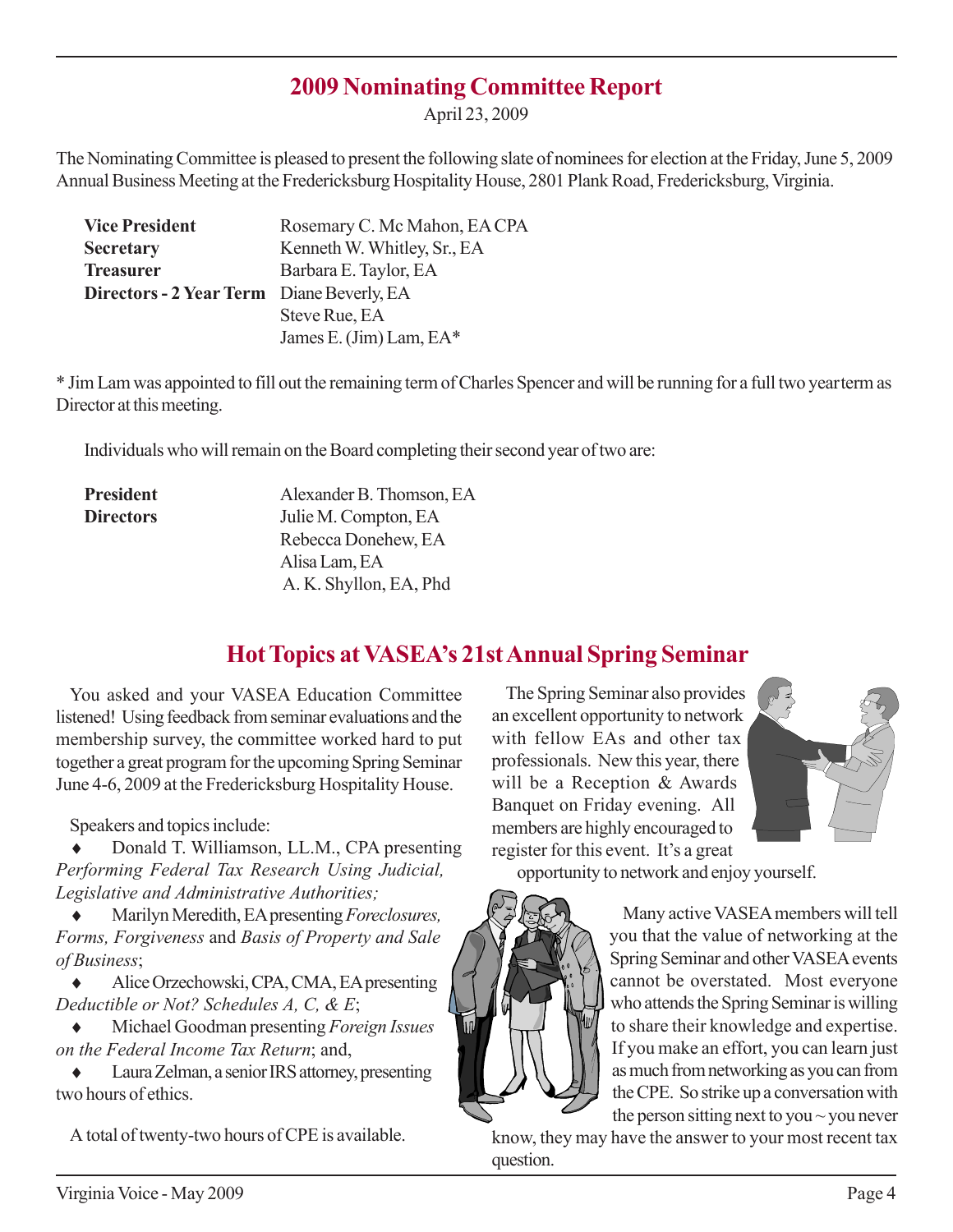# **NAEA PAC Update**

*by Alexander B. Thomson, EA, Chair, PAC Steering Committee*

NAEA PAC has become an effective tool enabling<br>NAEA to support key members of Congress<br>who are in a position to aid our cause. The NAEA to support key members of Congress who are in a position to aid our cause. The creation and growth of this PAC has been an exciting development for our organization. The PAC raises our profile and helps cement our reputation as a serious advocacy association.

The most important issue likely to come before Congress in the future is the regulation of return preparers. In fact, NAEA-influenced legislation concerning the return preparer regulation was introduced in the House and Senate during the last Congress and, with continued advocacy on behalf of enrolled agents, stands a very good chance of being introduced in the current Congress. Otherwise, we will also see tax reform of some magnitude, whether that is limited to estate tax reform or broadened by President Obama's tax reform task force findings. I believe NAEA is wellpositioned to play an important role in the development and implementation of legislation that affects enrolled agents

and our clients. To remain in this strong position, we must continue to use our PAC to bolster our advocacy efforts in Congress.

During these uncertain financial times, I am sensitive to the strain that the troubled economy has placed on NAEA's members. I assure you the PAC Steering Committee is focused on balancing that strain and the long-term interests of enrolled agents. Even a small contribution would be an investment that will reap rewards for NAEA PAC, the association, and all enrolled agents. NAEA members who contribute at least \$40 receive a custom lapel pin designating their special status as an NAEA PAC supporter.

Contributions may be made online by credit card at the NAEA website or a check can be sent to NAEA PAC, PO Box 65071, Washington, DC 20035. An exciting legislative session lays ahead, one in which the regulation of preparers and other critical legislation may be decided. Let's make sure NAEA's voice is heard!

# **NAEA Holds its First Fly-In Day**

AEA is holding its first Fly-In Day on May 6<sup>th</sup>. The<br>purpose of the Fly-In Day is to increase participants'<br>awareness of legislative issues affecting enrolled<br>agents to foster relationships with logislators and their staf purpose of the Fly-In Day is to increase participants' awareness of legislative issues affecting enrolled agents, to foster relationships with legislators and their staff through political involvement, and to gain real-life education in the practical aspects of citizen advocacy.

Many organizations hold Fly-In Days. Also referred to as lobby days, fly-in days gather organization members from across the country to advocate directly to policy makers about the issues that matter most to them as constituents.

During the Fly-In Day, NAEA members that are constituents of either the House Ways and Means Committee or the Senate Finance Committee, the two committees that hold sway over all tax-related legislation, will advocate on behalf of enrolled agents. These legislators are the people who most directly influence IRS, taxpayers, and paid tax return preparers and they listen to their constituents.

The Fly-In Day is just another example of how NAEA is representing your interests in Washington!

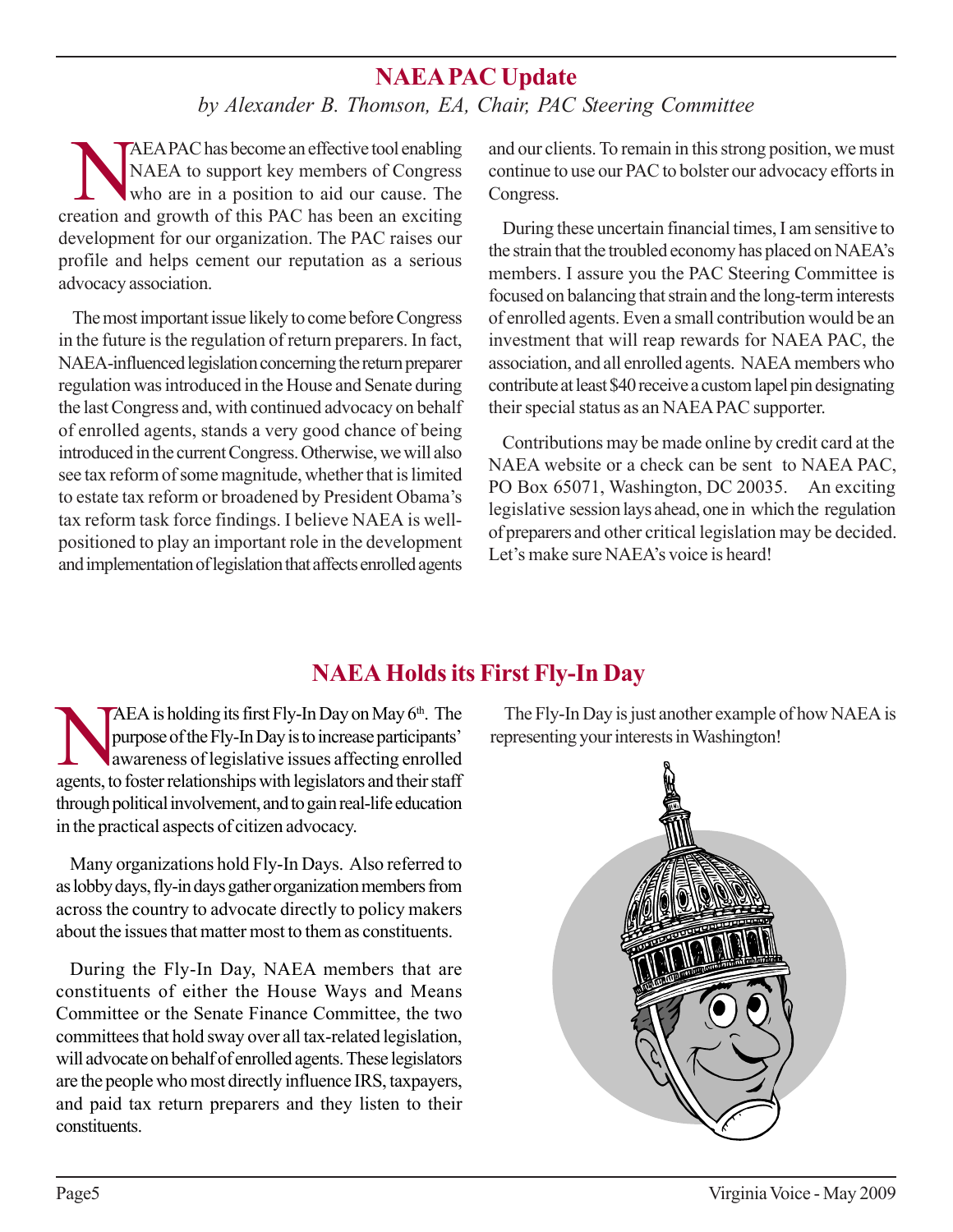# **New Speakers Bureau Forming In Your Community**

*By Rosemary C. McMahon, EA, CPA*

The Virginia Society of Enrolled Agents has teamed with the IRS Stakeholder Liaison - Field (SL) section to present Small Business Tax Workshops to your community. These tax workshops are designed to educate Small Business owners and the Self-Employed on relevant topics to enable them to understand their federal tax responsibilities and avoid getting into trouble. Valuable information will be provided at the workshops, such as: Understanding Payroll Taxes, Worker Classification, Business Income and Expenses, Office-in-Home Deductions, Entity Selections, and Electronic Filing.

To date, we have 31 volunteers from the Virginia Society of Enrolled Agents who are willing to speak at local small business development organizations, Chambers of Commerce, the Small Business Administration and other groups on these relevant topics. We will have local coordination meetings with IRS Stakeholder Liaison representatives starting in June 2009.

This will be an excellent opportunity to partner with the Internal Revenue Service in promoting the "EA" designation and your tax practice in the community in which you live and work.

You will be supplied with ready-made PowerPoint presentations and hand-outs. You can structure the workshops to meet the needs of your audience: you can combine topics for a 4-hour workshop or do one or two topics for a 2-hour workshop. A representative from the IRS will be available to train you on presenting these seminars. Additional materials, publications and brochures will be available from the IRS. These materials can be sent to you directly to distribute at the workshops.

If you are interested in joining our team for what will be a winning proposition for Enrolled Agents, the IRS, and the small business community, please email Rosemary McMahon at rory@mcmahoncpa.com or call me at 703-272-8840.

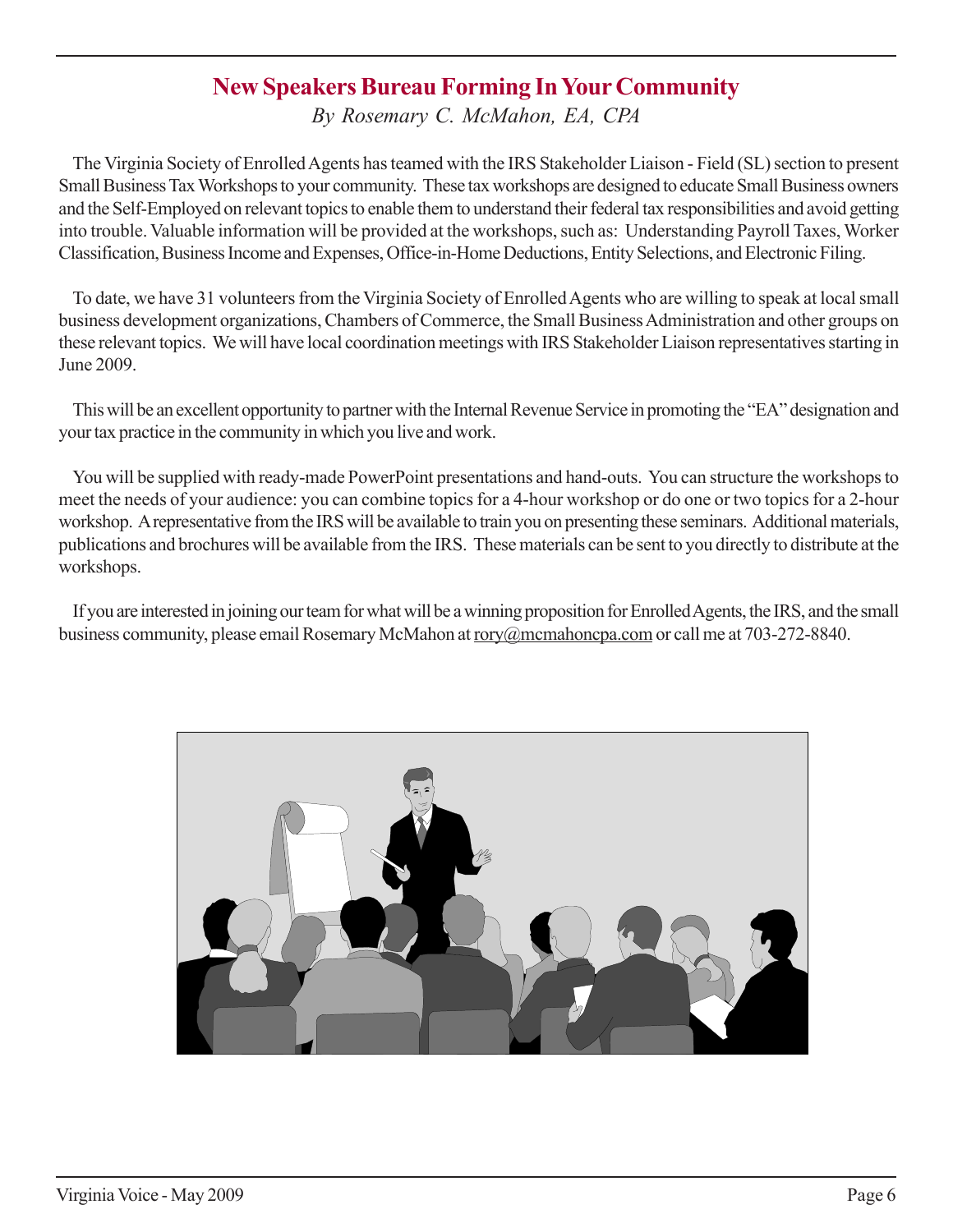# **Virginia Society of Enrolled Agents** 2009 Calendar of Events

*Save the dates now!*

For the most current version of the Society calendar, please visit VASEA's website at www.vasea.org or contact the VASEA Administrative Office at (804) 340-5225 or 1-800-344-8732 toll-free.

#### **Saturdays, May 16-October 17, 2009**

SEE Intensive Review Course This intensive SEE Review Course includes live classroom instruction in combination with online coursework. Classes begin May 16, 2009 provided we have at least 4 students registered to participate. Class locations will be determined by student concentration levels.

#### **Thursday-Friday, June 4-6, 2009**

VASEA 21st Annual Spring Seminar (22 hours CPE) Fredericksburg Hospitality House, Fredericksburg, Virginia

#### **Wednesday-Thursday, August 5-6, 2009**

NCPE Corporation (C&S) and Partnerships (LLCs) Workshop (16 hours CPE) Crowne Plaza Dulles Airport, Herndon, Virginia

## **Friday-Sunday, October 23-25, 2009**

VASEA Special Enrollment Exam (SEE) Review Course Crowne Plaza Dulles Airport, Herndon, Virginia

## **Thursday, October 29, 2009**

IRS/VA Department of Taxation Current Tax Issues Seminar (8 hours CPE) Crowne Plaza Richmond Downtown, Richmond, VA

## **Tuesday-Wednesday, November 3-4, 2009**

NCPE 1040 Individual Income Tax Workshop (16 hours CPE) Holiday Inn Tanglewood, Roanoke, Virginia

## **Wednesday-Thursday, November 11-12, 2009**

NCPE 1040 Individual Income Tax Workshop (16 hours CPE) Holiday Inn Select Norfolk Airport, Norfolk, Virginia

## **Wednesday-Thursday, November 18-19, 2009**

NCPE 1040 Individual Income Tax Workshop (16 hours CPE) Crowne Plaza Dulles Airport, Herndon, Virginia